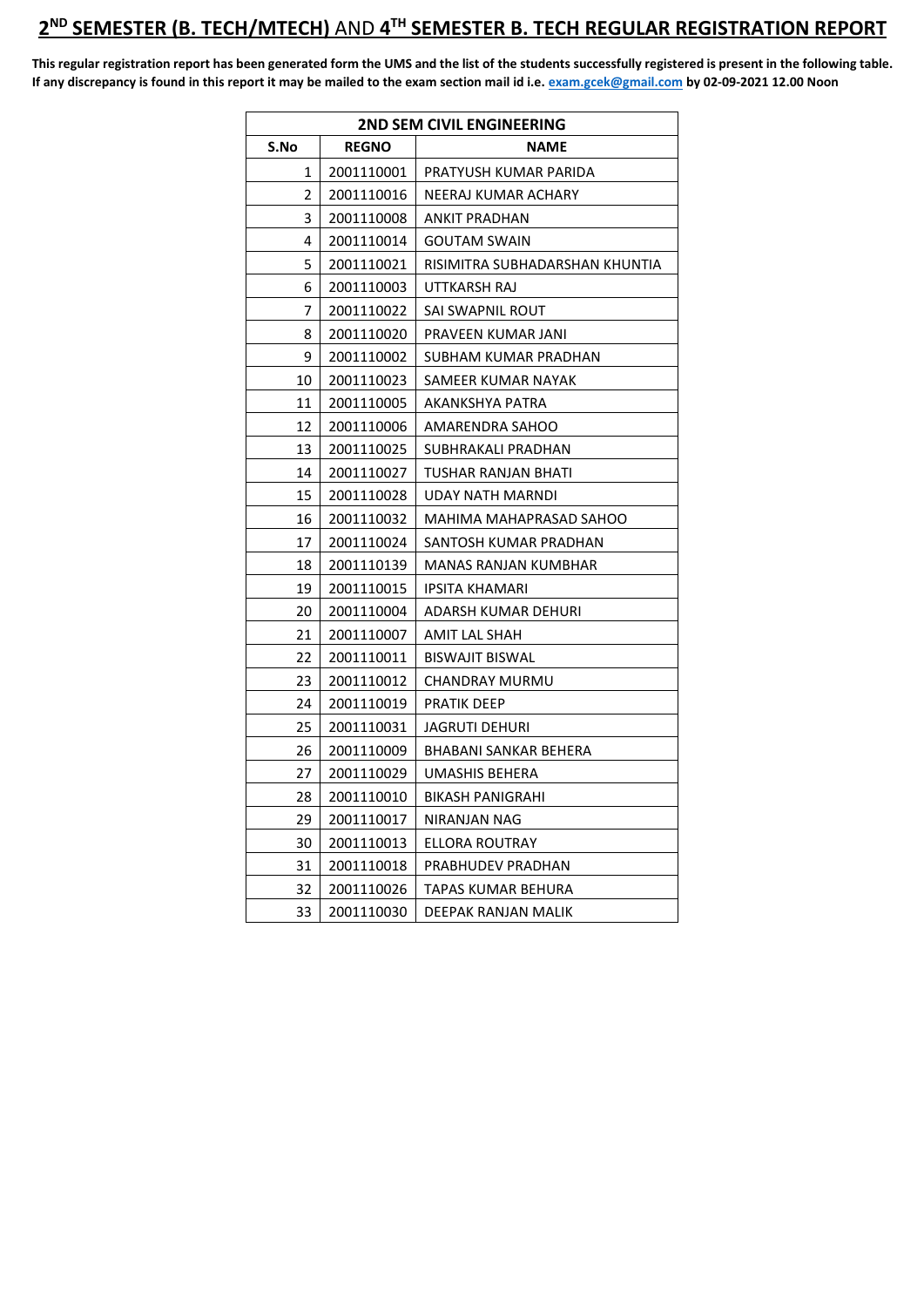| <b>4TH SEM CIVIL ENGINEERING</b> |              |                           |
|----------------------------------|--------------|---------------------------|
| S.No                             | <b>REGNO</b> | NAME                      |
| 1                                | 1901110038   | SUBODH RANJAN BISI        |
| 2                                | 2021110018   | PRIYADARSHANI BARIK       |
| 3                                | 1901110007   | <b>BISWAJIT SWAIN</b>     |
| 4                                | 1901110010   | <b>DINESH TETE</b>        |
| 5                                | 1901110017   | MAMASHREE NAIK            |
| 6                                | 2021110011   | CHINMAYA MOHAPATRA        |
| 7                                | 2021110003   | <b>AJAY PANIGRAHY</b>     |
| 8                                | 2021110022   | SATABDI SWAIN             |
| 9                                | 2021110007   | ARPITA MOHANTY            |
| 10                               | 1901110014   | JASHOBANTA SINGH CHHATRIA |
| 11                               | 2021110017   | NITU BHOL                 |
| 12                               | 1901110039   | <b>SWADHIN MOHANTY</b>    |
| 13                               | 1901110016   | LELIN DANDASENA           |
| 14                               | 2021110021   | SABYASACHI PANDA          |
| 15                               | 2021110009   | <b>BABULI BALMUCH</b>     |
| 16                               | 1901110037   | SUBHASISH MUDULI          |
| 17                               | 1901110006   | BIPIN KISHOR SA           |
| 18                               | 2021110026   | <b>SUNIL MOHANTA</b>      |
| 19                               | 1901110020   | MOHAN SINGH MAJHI         |
| 20                               | 1901110033   | SONALI SAHU               |
| 21                               | 1901110005   | <b>BHAGYASHREE SWAIN</b>  |
| 22                               | 1901110003   | <b>ASHUTOSH PANDEY</b>    |
| 23                               | 2021110028   | K SAI SREE                |
| 24                               | 1901110024   | PRIYANKA MOHANTA          |
| 25                               | 2021110015   | MANISHA GARTIA            |
| 26                               | 1901110023   | PRAJAKTA SATAPATHY        |
| 27                               | 2021110005   | ANKESH KUMAR BEHERA       |
| 28                               | 1901110036   | <b>SRUSTI BEHERA</b>      |
| 29                               | 1901110012   | <b>GLADIATOR SABAR</b>    |
| 30                               | 2021110024   | <b>SUBHASHREE BEURA</b>   |
| 31                               | 1901110027   | RAJAT KUMAR MEHER         |
| 32                               | 2021110016   | MANTHAN SAHA              |

| 33 | 1901110019 | MIHIR NAYAK                |
|----|------------|----------------------------|
| 34 | 1901110013 | <b>GOURINATH SAHOO</b>     |
| 35 | 2021110006 | <b>ARIJIT PAIKARAY</b>     |
| 36 | 2021110013 | DWARIKA DASH               |
| 37 | 1901110011 | EKALABYA PRADHAN           |
| 38 | 1901110040 | PRANATI SUNA               |
| 39 | 2021110014 | MADHUSMITA BISWAL          |
| 40 | 2021110001 | ASHIS KUMAR BEHERA         |
| 41 | 1901110025 | RABINDRA MAJHI             |
| 42 | 1901110022 | OMKAR BENIA                |
| 43 | 1901110032 | SIDDHARTHA KUMAR SAHOO     |
| 44 | 1901110041 | SHANISCHAR DAS             |
| 45 | 1901110030 | SATYAM SUBHAM SUNDARAM     |
|    |            | JAL                        |
| 46 | 1901110018 | <b>MANORANJAN SAHOO</b>    |
| 47 | 1901110008 | <b>DEBIPRASAD PRADHAN</b>  |
| 48 | 1901110001 | ABINASH SAMAL              |
| 49 | 1901110035 | SOURAV GOUD                |
| 50 | 1901110015 | JYOTI PRASAD PATRA         |
| 51 | 2021110020 | RAJESH KUMAR SAHOO         |
| 52 | 2021110023 | SONALI MISHRA              |
| 53 | 2021110008 | <b>ASPRUHA DEHURY</b>      |
| 54 | 1901110021 | NAIMISH KUMAR PADHAN       |
| 55 | 2021110010 | BHURISRABA NAIK            |
| 56 | 2021110002 | SUBHRAKALIKA PARIDA        |
| 57 | 1901110028 | RAKESH KUMAR SAMAL         |
| 58 | 2021110019 | PUSPANJALI MUDULI          |
| 59 | 2021110027 | <b>SWARUP KUMAR DEBATA</b> |
| 60 | 1901110031 | SHEETAL DORA               |
| 61 | 1901110042 | SRABANI GOUDA              |
| 62 | 2021110012 | DEBASMITA MALLA            |
| 63 | 1901110004 | AYUSHMAN SATAPATHY         |
| 64 | 2021110004 | AKSHAYA KUMAR NAYAK        |
| 65 | 2021110025 | SUNDARAM JENA              |
| 66 | 1901110002 | <b>ANIRUDH PRADHAN</b>     |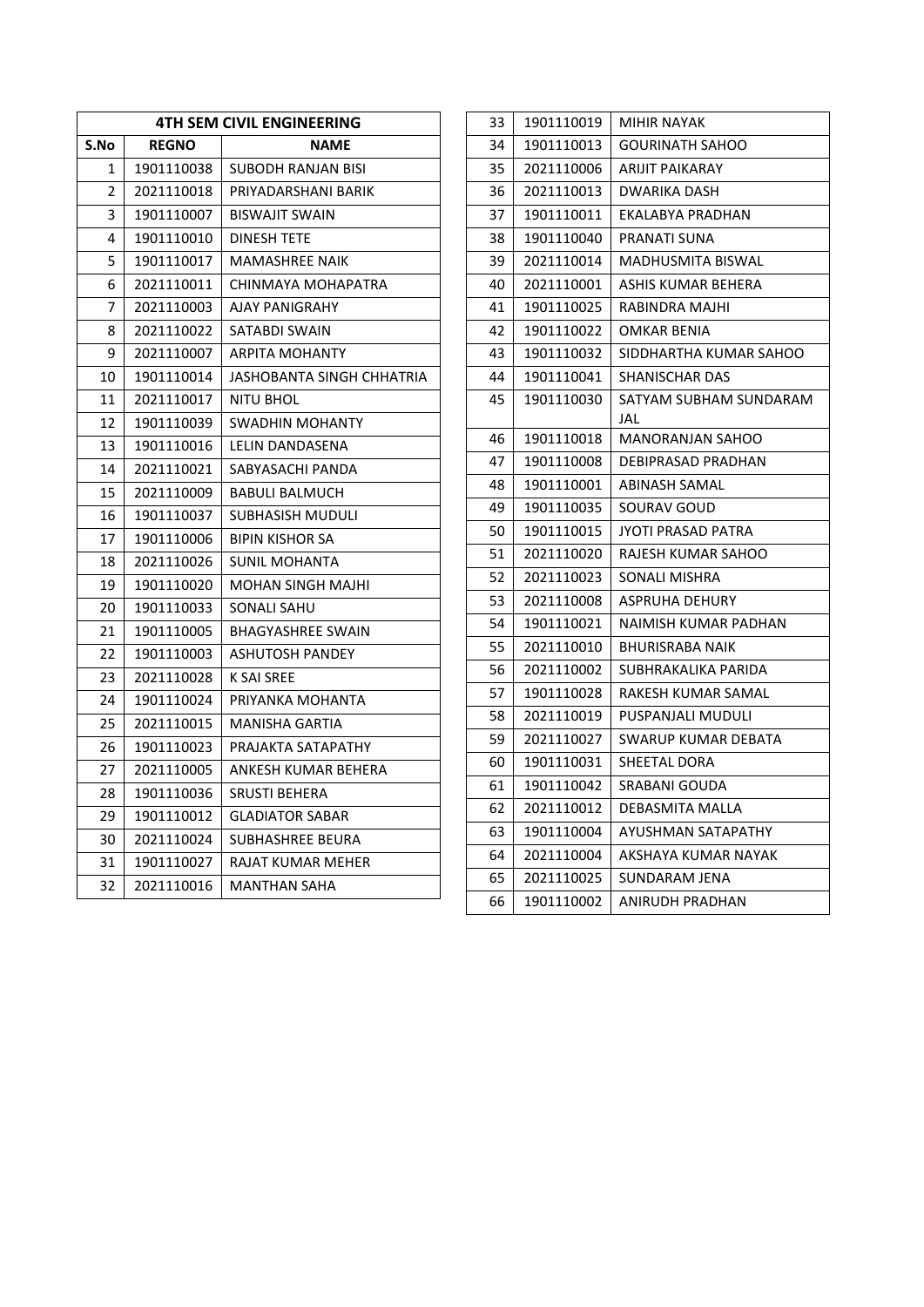| <b>2ND SEM COMPUTER SCIENCE &amp; ENGINEERING</b><br>31 |              |                          |    | 200111 |
|---------------------------------------------------------|--------------|--------------------------|----|--------|
| S.No                                                    | <b>REGNO</b> | <b>NAME</b>              | 32 | 200111 |
| $\mathbf{1}$                                            | 2001110081   | SIDDHARTHA MOHANTY       | 33 | 200111 |
| $\overline{2}$                                          | 2001110044   | ASHRITARANI ROUT         | 34 | 200111 |
| 3                                                       | 2001110068   | RAMESH KUMAR JHA         | 35 | 200111 |
| 4                                                       | 2001110038   | AKANKHYA PRADHAN         | 36 | 200111 |
| 5                                                       | 2001110063   | POOJA KUMARI             | 37 | 200111 |
| 6                                                       | 2001110086   | SOUMYA RANJAN NAIK       | 38 | 200111 |
| 7                                                       | 2001110071   | SAMARJIT TOPPO           | 39 | 200111 |
| 8                                                       | 2001110093   | GIRIDHARI MAHARANA       | 40 | 200111 |
| 9                                                       | 2001110094   | JITENDRIYA MEHER         | 41 | 200111 |
| 10                                                      | 2001110049   | <b>BISWAS MISHRA</b>     | 42 | 200111 |
| 11                                                      | 2001110072   | SAMIKSHYA NANDA          | 43 | 200111 |
| 12                                                      | 2001110075   | SATYASNIGDHA PANI        | 44 | 200111 |
| 13                                                      | 2001110092   | TUSHARKANTA BEHERA       | 45 | 200111 |
| 14                                                      | 2001110033   | ABHIJEET MISHRA          | 46 | 200111 |
| 15                                                      | 2001110052   | DHIROJ KUMAR SAHU        | 47 | 200111 |
| 16                                                      | 2001110056   | KARSIKA ROUTRAY          | 48 | 200111 |
| 17                                                      | 2001110057   | <b>MAHEEN KASHISH</b>    | 49 | 200111 |
| 18                                                      | 2001110050   | <b>DEBASIS JENA</b>      | 50 | 200111 |
| 19                                                      | 2001110051   | DEBIDATTA MOHANTA        | 51 | 200111 |
| 20                                                      | 2001110058   | <b>MAHESH PRADHAN</b>    | 52 | 200111 |
| 21                                                      | 2001110059   | <b>MONISHA CHHOTORAY</b> | 53 | 200111 |
|                                                         |              | SOUMYA RANJAN            | 54 | 200111 |
| 22                                                      | 2001110085   | HARICHANDAN              | 55 | 200111 |
| 23                                                      | 2001110047   | <b>BISAL ROUT</b>        | 56 | 200111 |
| 24                                                      | 2001110060   | MUKESH RANA              | 57 | 200111 |
| 25                                                      | 2001110073   | SANGRAM KUMAR JENA       | 58 | 200111 |
| 26                                                      | 2001110088   | SRILIPTA PANIGRAHI       | 59 | 200111 |
| 27                                                      | 2001110036   | ADHIRAJ MEHER            | 60 | 200111 |
| 28                                                      | 2001110042   | ANSHUMAN SAHOO           | 61 | 200111 |
| 29                                                      | 2001110043   | APARNA NANDA             | 62 | 200111 |
| 30                                                      | 2001110069   | S AKHILESH KUMAR         |    |        |

| 31 | 2001110077 | SHIVAM KUMAR SINGH      |
|----|------------|-------------------------|
| 32 | 2001110055 | JYOTIRANJAN HEMBRAM     |
| 33 | 2001110061 | MUKESH SAMANTARAY       |
| 34 | 2001110089 | SUJIT KUMAR NAYAK       |
| 35 | 2001110037 | ADITYA PRASAD PATRA     |
| 36 | 2001110039 | ALEKHA CHANDRA SAHOO    |
| 37 | 2001110041 | AMIYA ANURAG MALLIK     |
| 38 | 2001110046 | ASUTOSH BISWABANDYA     |
| 39 | 2001110064 | PRAGYNAPARAMITA NAYAK   |
| 40 | 2001110078 | SHREETAM KUMAR SETHI    |
| 41 | 2001110087 | SOUMYARANJAN MOHANTY    |
| 42 | 2001110040 | AMARJIT DASH            |
| 43 | 2001110045 | ASISH KUMAR ROUTRAY     |
| 44 | 2001110054 | JYOTIRANJAN BARIK       |
| 45 | 2001110062 | OM PRAKASH SAHOO        |
| 46 | 2001110067 | PRUTHIRAJ ROUTARAY      |
| 47 | 2001110079 | SHRUTI PRABHA PADHIARY  |
| 48 | 2001110082 | SNEHASISH JENA          |
| 49 | 2001110035 | ABHISHEK GUKHURA        |
| 50 | 2001110066 | PRITAM JENA             |
| 51 | 2001110091 | TANMAY KUMAR PANDA      |
| 52 | 2001110034 | <b>ABHIJIT PRUSTY</b>   |
| 53 | 2001110048 | BISWARANJAN BEHERA      |
| 54 | 2001110074 | SANMATI DASH            |
| 55 | 2001110095 | PIYUSH AKANKSHYA NAYAK  |
| 56 | 2001110053 | HITESH CHANDRA DAS      |
| 57 | 2001110065 | PRATYUSHNA PANDA        |
| 58 | 2001110083 | SOBHRALIN BEHERA        |
| 59 | 2001110090 | SURYA NARAYAN MAJHI     |
| 60 | 2001110070 | SACHIN SATYAPIRA MUDULI |
| 61 | 2001110076 | SHANTANU KUMAR PUTI     |
| 62 | 2001110080 | SHUBHAM NAIK            |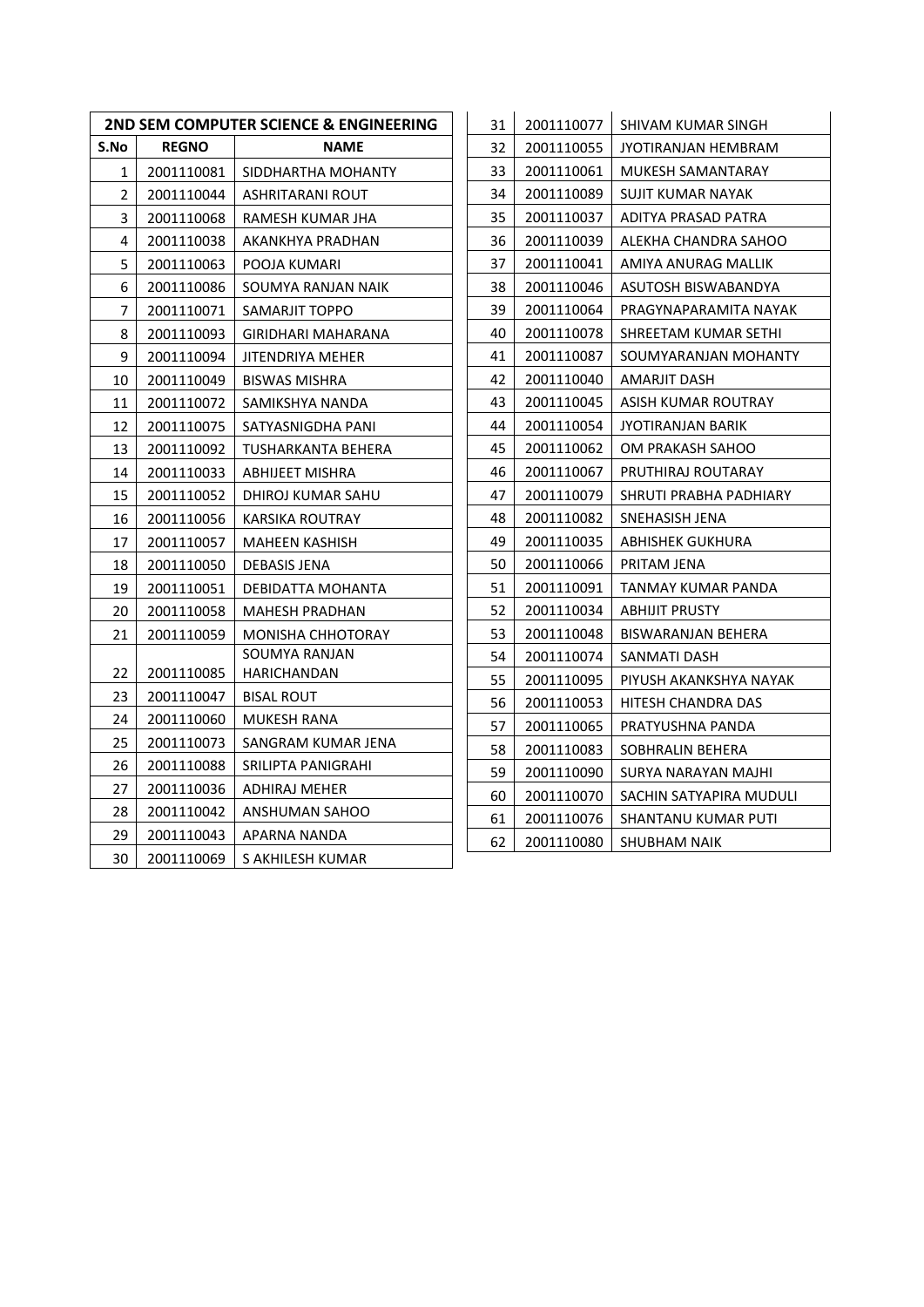| 4TH SEM COMPUTER SCIENCE & |              |                          |
|----------------------------|--------------|--------------------------|
|                            |              | <b>ENGINEERING</b>       |
| S.No                       | <b>REGNO</b> | NAME                     |
| 1                          | 1901110050   | <b>BISWAJIT DASH</b>     |
| 2                          | 1901110067   | <b>RAKESH GAIN</b>       |
| 3                          | 1901110046   | ARMAN KUMAR DEBATA       |
| 4                          | 1901110071   | SAIBHAV RANJAN SAHU      |
| 5                          | 2021110035   | KIRAN KUMAR MAHARANA     |
| 6                          | 1901110064   | PURUSOTTAM PANDEY        |
| 7                          | 1901110127   | <b>DEBESH SWAIN</b>      |
| 8                          | 1901110089   | BHABANI SANKAR SWAIN     |
| 9                          | 1901110090   | DEEPAK KUMAR SAHOO       |
| 10                         | 2021110044   | SUJIT SAMAL              |
| 11                         | 1901110083   | <b>SUJAN DAS</b>         |
| 12                         | 1901110066   | RAHUL PRADHAN            |
| 13                         | 2021110031   | ARIKATHOTA DAMINI        |
| 14                         | 1901110057   | <b>MANISHA DASH</b>      |
| 15                         | 2021110042   | SANGRAM SENAPATI         |
| 16                         | 1901110084   | SUMAN SAHU               |
| 17                         | 1901110061   | PRADYUMNA KUMAR NAIK     |
| 18                         | 1901110053   | <b>DEBASISH BARAD</b>    |
| 19                         | 1901110078   | SOURAV SHARMA            |
| 20                         | 2021110029   | ANURADHA PANI            |
| 21                         | 1901110060   | NITYANANDA BEHERA        |
| 22                         | 1901110056   | LALBAHADUR PATTANAIK     |
| 23                         | 1901110074   | SHREERAM MALLICK         |
| 24                         | 2021110038   | NILENDRI MAHARANA        |
| 25                         | 1901110029   | <b>RITIK PATEL</b>       |
| 26                         | 1901110085   | SURAJ KU DAS             |
| 27                         | 1901110075   | <b>SHYAMASHREE PADHI</b> |
| 28                         | 2021110039   | <b>R PRATIK REDDY</b>    |
| 29                         | 1901110058   | <b>MANISHA SAHU</b>      |
| 30                         | 2021110030   | ADWEITA PANIGRAHI        |
| 31                         | 1901110043   | <b>ABHISEK NAYAK</b>     |
| 32                         | 1901110080   | <b>SUBRAT KUMAR SAHU</b> |
| 33                         | 1901110087   | SWAGATIKA SAHU           |
| 34                         | 1901110105   | SMRUTI PANIGRAHI         |
| 35                         | 1901110062   | PRALAY DUTTA SAW         |

| 36 | 2021110046 | SURI BHEEMARAJU            |
|----|------------|----------------------------|
| 37 | 1901110073 | SHIVDATT BIBHAR            |
| 38 | 2021110033 | <b>BHARAT SAHU</b>         |
| 39 | 1901110052 | CH. SURESH PATRA           |
| 40 | 1901110048 | ASUTOSH SAHOO              |
| 41 | 1901110069 | ROHIT KUMAR PATRA          |
| 42 | 1901110079 | <b>SUBRAJIT PANDEY</b>     |
| 43 | 1901110054 | HEMANANDA PRADHAN          |
| 44 | 1901110034 | SOUMYA RANJAN TRIPATHY     |
| 45 | 1901110063 | PRANAB KUMAR SAHU          |
| 46 | 2021110041 | ROSSALEEN BEHERA           |
| 47 | 1901110047 | ARUNAV SUTAR               |
| 48 | 1901110088 | YASOBANTA UPADHYAYA        |
| 49 | 1901110051 | BRAHMANANDA BEHERA         |
| 50 | 1901110076 | SIMRAN SAHU                |
| 51 | 2021110036 | MANISHA KUMARI             |
|    |            | ACHARYA                    |
| 52 | 2021110047 | <b>VISHAL KUMAR YADAV</b>  |
| 53 | 1901110070 | SACHIN SABYASACHI BHOI     |
| 54 | 2021110034 | DEEPALI JENA               |
| 55 | 1901110086 | SWADHIN KUMAR DHAL         |
| 56 | 1901110059 | NANDINI SETHI              |
| 57 | 1901110044 | ABHISEK SAMAL              |
| 58 | 2021110037 | <b>NANDITA TANTY</b>       |
| 59 | 1901110045 | ARADHANA TRIPATHY          |
| 60 | 1901110077 | SMRUTIREKHA BEHERA         |
| 61 | 1901110055 | JYOTI RANJAN BHANJA        |
| 62 | 2021110043 | SOUMYADEEP ROY             |
| 63 | 2021110032 | ASHOK KUMAR PANDA          |
| 64 | 1901110072 | SHASHWAT SAHU              |
| 65 | 1901110065 | RACHANA MISHRA             |
| 66 | 1901110009 | DIBYA RANJAN PUHAN         |
| 67 | 1901110068 | RATIRANJAN SAHOO           |
| 68 | 2021110040 | RABINDRA KUMAR RAUTA       |
| 69 | 1901110081 | <b>SUCHAK BARIK</b>        |
| 70 | 1901110082 | SUDHANSU SEKHAR MALIK      |
| 71 | 1901110049 | <b>BHABANI SANKAR GIRI</b> |
| 72 | 2021110045 | <b>SUPRITI PATI</b>        |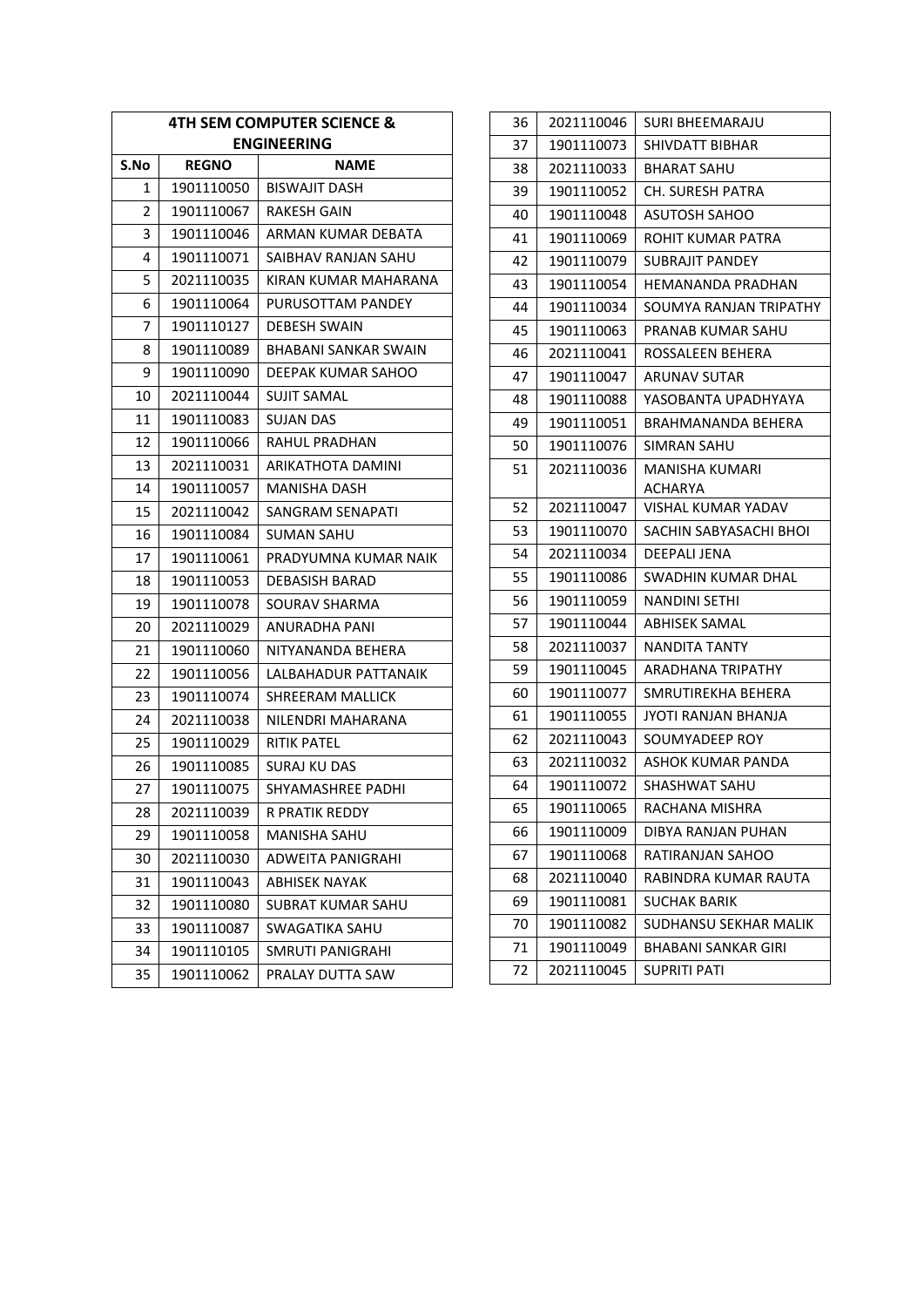| 2ND SEM ELECTRICAL ENGINEERING |              |                             |
|--------------------------------|--------------|-----------------------------|
| S.No                           | <b>REGNO</b> | <b>NAME</b>                 |
| $\mathbf{1}$                   | 2001110115   | MUKTANAN MOHAPATRA          |
| 2                              | 2001110107   | ROHAN BISWAL                |
| 3                              | 2001110106   | NILOROHIT PARIDA            |
| 4                              | 2001110104   | KEDARNATH MAHANTA           |
| 5                              | 2001110144   | SAURAV SAHU                 |
| 6                              | 2001110140   | ASHMA KOUSAR                |
| 7                              | 2001110141   | LIMALIN SAHU                |
| 8                              | 2001110105   | NIHAR RANJAN PRADHAN        |
| 9                              | 2001110098   | BISWASMRUTI PANI            |
| 10                             | 2001110102   | HITISH KUMAR BEHERA         |
| 11                             | 2001110112   | SWASTIK RATH                |
| 12                             | 2001110142   | <b>RAJANANDINI</b>          |
| 13                             | 2001110099   | <b>DEBASIS BEHERA</b>       |
| 14                             | 2001110113   | TATHAGAT MISHRA             |
| 15                             | 2001110114   | <b>ASHUTOSH RAY</b>         |
| 16                             | 2001110101   | <b>GOURAB ROUT</b>          |
| 17                             | 2001110143   | RAKESH ROUT                 |
| 18                             | 2001110109   | SMIT SEKHAR PANDA           |
| 19                             | 2001110110   | <b>SRIYALI KAR</b>          |
| 20                             | 2001110097   | <b>BISHAL RANJAN MEHER</b>  |
| 21                             | 2001110108   | SATYAPRIYA SAHOO            |
| 22                             | 2001110111   | SUBHAM BEHERA               |
| 23                             | 2001110116   | <b>SWASTIK GAURAV SAHOO</b> |
| 24                             | 2001110100   | <b>DEBASISH SAHU</b>        |
| 25                             | 2001110103   | ISHWAR PRASAD PATRA         |
| 26                             | 2001110145   | SOUMYA RANJAN MAHARANA      |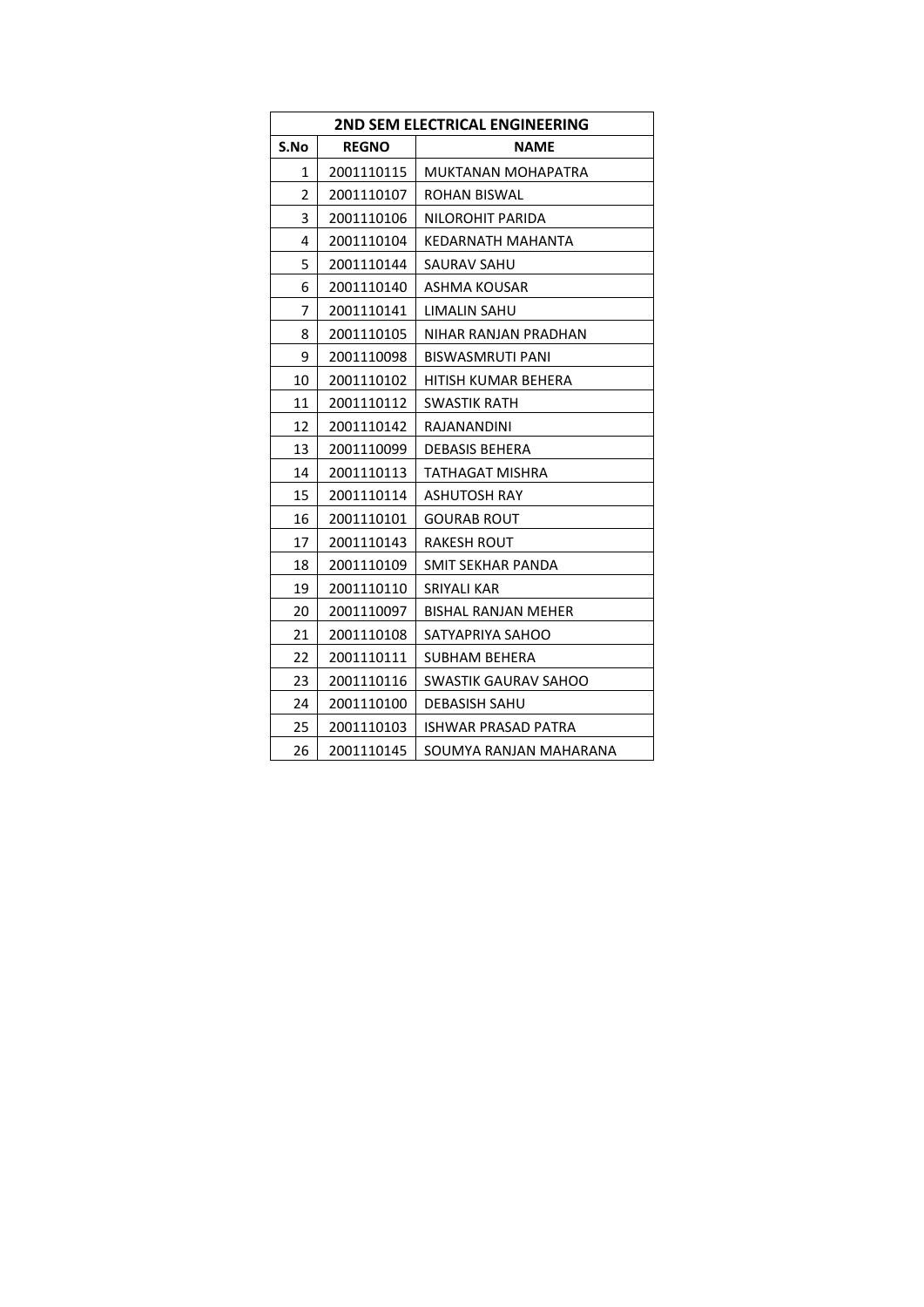| <b>4TH SEM ELECTRICAL ENGINEERING</b> |              |                             | 31 | 20211100 |
|---------------------------------------|--------------|-----------------------------|----|----------|
| S.No                                  | <b>REGNO</b> | <b>NAME</b>                 | 32 | 19011100 |
| 1                                     | 2021110051   | UMA DANDASENA               | 33 | 19011101 |
| $\overline{2}$                        | 2021110053   | ASUTOSH CHOUDHURY           | 34 | 20211100 |
| 3                                     | 1901110091   | ABHISEK MINZ                | 35 | 20211100 |
| 4                                     | 2021110070   | PRADEEP KUMAR               | 36 | 19011101 |
|                                       |              | MAHANANDA                   | 37 | 19011101 |
| 5                                     | 2021110085   | <b>SWARUP MEHER</b>         | 38 | 19011101 |
| 6                                     | 2031110048   | ABINASH KUMAR SINGH         | 39 | 20211100 |
| $\overline{7}$                        | 1901110104   | SHUBHAM KUMAR LAKRA         | 40 | 20211100 |
| 8                                     | 2021110061   | DIBYENDU MAHAUTY            | 41 | 20211100 |
| 9                                     | 1901110092   | ANKUR KUMAR PATEL           | 42 | 20211100 |
| 10                                    | 1901110102   | <b>SHRUTI RAY</b>           | 43 | 20211100 |
| 11                                    | 1901110109   | SUMUKHA PRADHAN             | 44 | 20211100 |
| 12                                    | 2021110184   | <b>VEDOTPANNA DAS</b>       | 45 | 20211100 |
| 13                                    | 1901110093   | <b>BINAY KUMAR MANGARAJ</b> | 46 | 20211100 |
| 14                                    | 1901110101   | SHASHIKANTA SAHOO           | 47 | 20211100 |
| 15                                    | 1901110110   | SUNIL KUMAR BEHERA          | 48 | 20211100 |
| 16                                    | 2021110055   | <b>BABITA PRADHAN</b>       | 49 | 19011101 |
| 17                                    | 2021110087   | TARINI PRASAD JAYASINGH     | 50 | 19011101 |
| 18                                    | 1901110095   | <b>DINESH KUMAR NAIK</b>    | 51 | 20211100 |
| 19                                    | 1901110112   | <b>SURYANSHU PATNAIK</b>    | 52 | 19011100 |
| 20                                    | 2021110062   | HAPANKALA SITARAM           | 53 | 19011101 |
|                                       |              | HANSDAH                     | 54 | 19011101 |
| 21                                    | 2021110067   | <b>NARAYANA DAS</b>         | 55 | 19011101 |
| 22                                    | 2021110075   | RAMESH PANDEY               | 56 | 20211100 |
| 23                                    | 2021110078   | SATYABRATA PATTANAYAK       | 57 | 20211100 |
| 24                                    | 2021110082   | <b>SUBHANSHIS MEHER</b>     | 58 | 20211100 |
| 25                                    | 1901110117   | <b>SUBHRAMSIS DAS</b>       | 59 | 20211100 |
| 26                                    | 2021110050   | DURBADAL BAG                | 60 | 19011100 |
| 27                                    | 2021110065   | <b>MANAS RANJAN BAG</b>     | 61 | 20211100 |
| 28                                    | 2021110073   | RAJASHREE GOCHHAYAT         | 62 | 20211100 |
| 29                                    | 1901110111   | SUPRITA PANDA               | 63 | 20211100 |
| 30                                    | 2021110054   | <b>AVIT BARAL</b>           |    |          |

| 31 | 2021110060 | DEEPAK SINGH             |
|----|------------|--------------------------|
| 32 | 1901110096 | KRISHNAKANTA BEHERA      |
| 33 | 1901110106 | SOURAV KUMAR JENA        |
| 34 | 2021110059 | <b>BISWAJIT SAHOO</b>    |
| 35 | 2021110081 | SUBHAM PUJARI            |
| 36 | 1901110100 | SANJAY KUMAR SAMAL       |
| 37 | 1901110115 | TANUSHREE BADHAI         |
| 38 | 1901110116 | SANTOSH KUMAR SAHOO      |
| 39 | 2021110049 | <b>BEDAPATI MAHANAND</b> |
| 40 | 2021110058 | BISHNU CHARAN MAHANTA    |
| 41 | 2021110063 | JYOTI PRAKASH SAHU       |
| 42 | 2021110066 | MANOJ DEOGAM             |
| 43 | 2021110074 | RAJSURYA SETHY           |
| 44 | 2021110079 | SOUMYA RANJAN BHOI       |
| 45 | 2021110086 | TAPAS KUMAR DEY          |
| 46 | 2021110052 | ANJALI PRUSTI            |
| 47 | 2021110069 | PRABEER KUMAR HARIPAL    |
| 48 | 2021110084 | SWADHINJIT DAS           |
| 49 | 1901110103 | SHUBHAM CHOWDHURY        |
| 50 | 1901110108 | SUMAN SAGAR              |
| 51 | 2021110071 | PRAVAS KUMAR BEHERA      |
| 52 | 1901110098 | RITESH TETE              |
| 53 | 1901110107 | <b>SUJIT NAIK</b>        |
| 54 | 1901110113 | SWETA SNEHASINI PANDA    |
| 55 | 1901110114 | TAMANNA SAMANTARAY       |
| 56 | 2021110068 | NIRANJAN MATARI          |
| 57 | 2021110076 | RANJIV KUMAR BEHERA      |
| 58 | 2021110077 | ROHIT TOPPO              |
| 59 | 2021110083 | SUNIL KUMAR SAHU         |
| 60 | 1901110094 | <b>DEBENDRA TANTY</b>    |
| 61 | 2021110056 | <b>BALMIKI SAHOO</b>     |
| 62 | 2021110072 | RACHANA SHARMA           |
| 63 | 2021110080 | SUBHAM KUMAR NATH        |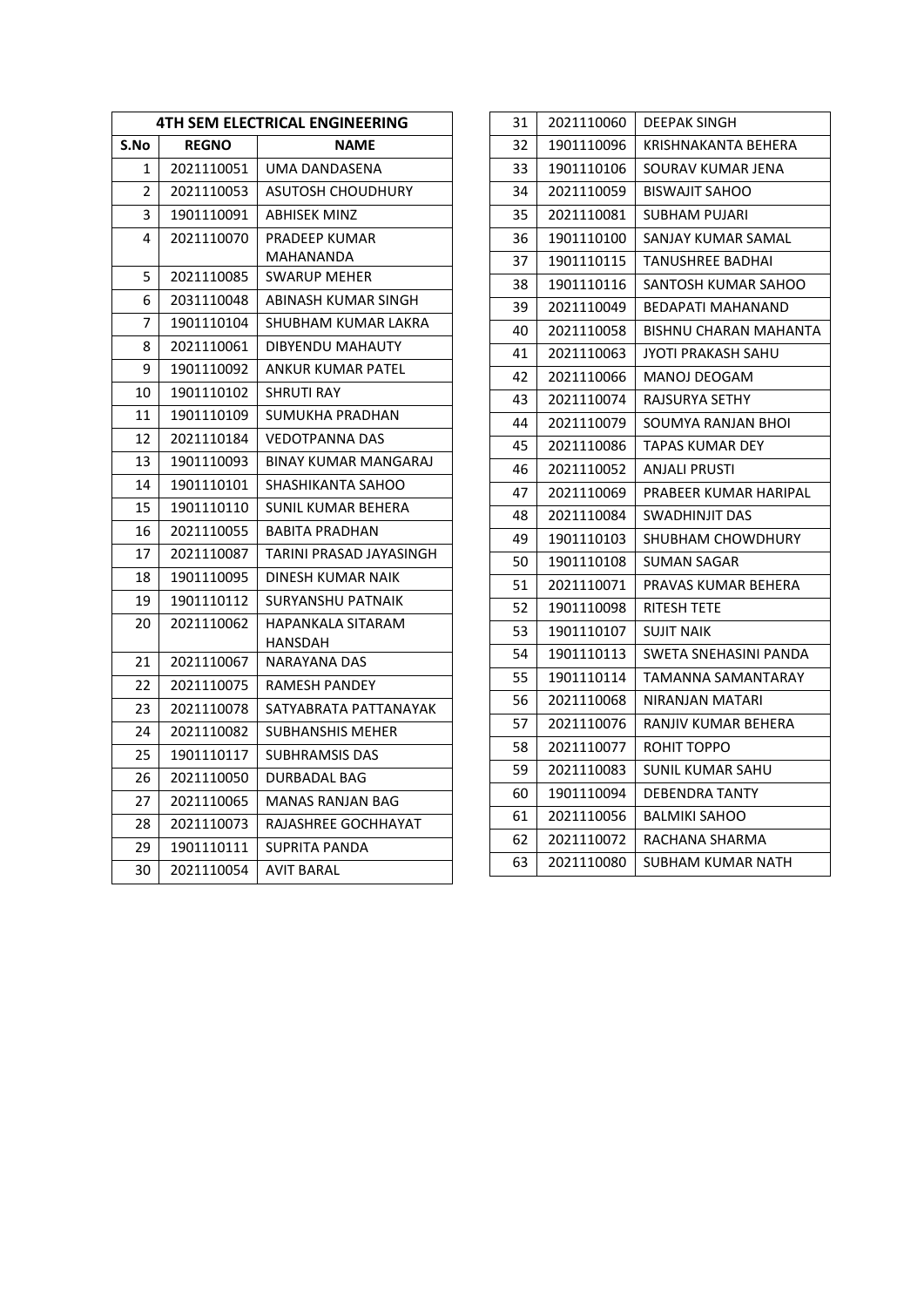| <b>2ND SEM MECHANICAL ENGINEERING</b> |              |                             |
|---------------------------------------|--------------|-----------------------------|
| S.No                                  | <b>REGNO</b> | <b>NAME</b>                 |
| 1                                     | 2001110127   | SABYASACHI BISOI            |
| 2                                     | 2001110148   | OMKAR BISOI                 |
| 3                                     | 2001110129   | SAI SAMBIT BEHERA           |
| 4                                     | 2001110134   | <b>HARIT ROUTRAY</b>        |
| 5                                     | 2001110133   | ARYABINDU CHAITYA DEV KUMAR |
| 6                                     | 2001110149   | SATYAPRAKASH MAHANTA        |
| 7                                     | 2001110128   | SAHIL KUMAR SETHY           |
| 8                                     | 2001110147   | <b>GIRISH BARADA</b>        |
| 9                                     | 2001110124   | MITESH KUMAR BEHERA         |
| 10                                    | 2001110118   | AURDDHENDU SEKHAR DARUAN    |
| 11                                    | 2001110125   | MOUSUMI MONALISA SAHOO      |
| 12                                    | 2001110131   | SUBHAM MISHRA               |
| 13                                    | 2001110137   | PURANJEET KANUNGO           |
| 14                                    | 2001110138   | SUBHAKANTA MARNDI           |
| 15                                    | 2001110120   | <b>BISWAJIT SWAIN</b>       |
| 16                                    | 2001110123   | JASOBANTA SAHOO             |
| 17                                    | 2001110119   | AYUSH RANJAN PUROHIT        |
| 18                                    | 2001110126   | ROHAN KUMAR PUHAN           |
| 19                                    | 2001110136   | PRIYANSU BHUYAN             |
| 20                                    | 2001110121   | <b>DILLIP GARNAIK</b>       |
| 21                                    | 2001110135   | NIKITA NANDINI NAYAK        |
| 22                                    | 2001110117   | ASUTOSH PANIGRAHY           |
| 23                                    | 2001110130   | SOUMYAJIT ROUT              |
| 24                                    | 2001110146   | <b>AYUSH MEHER</b>          |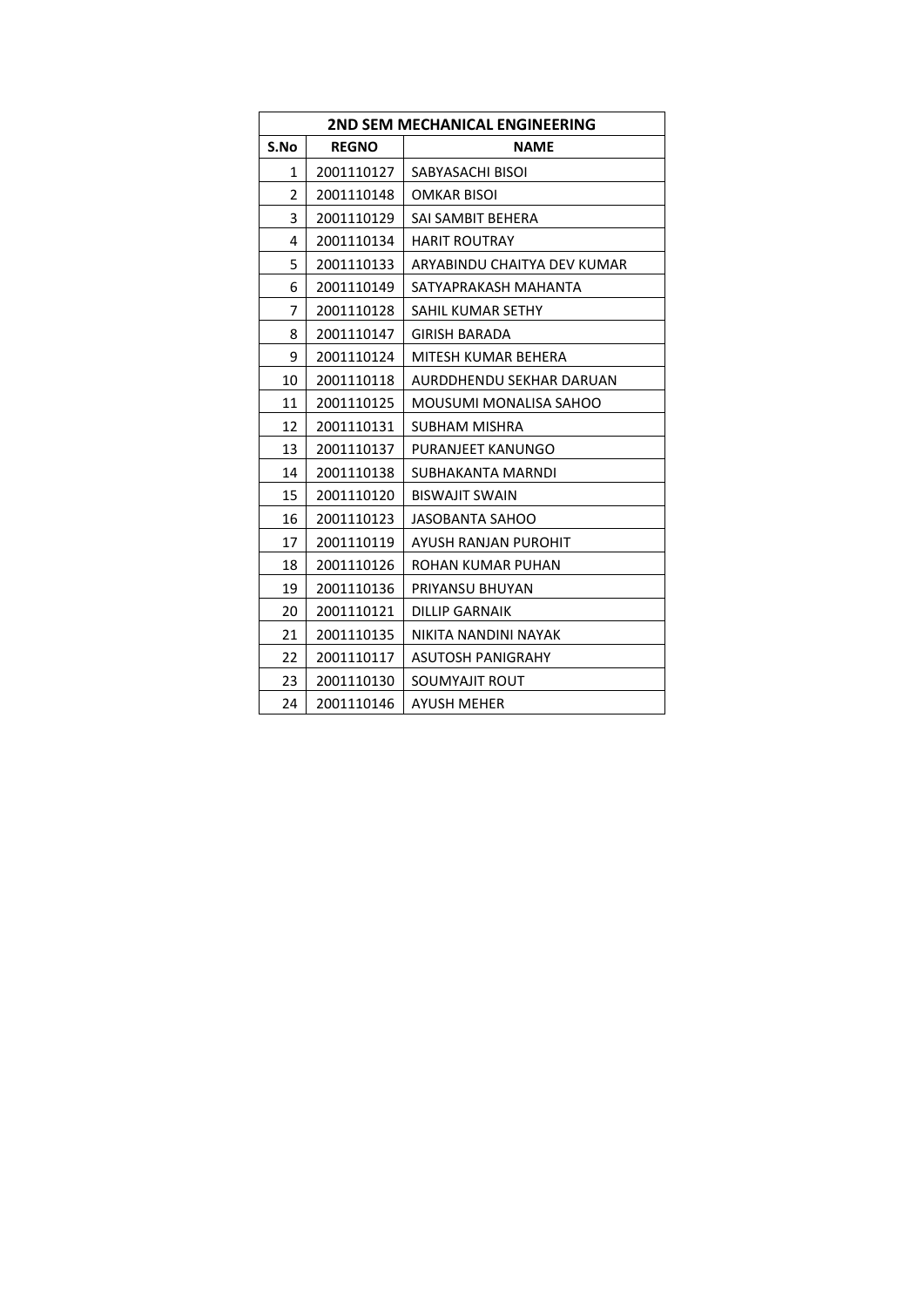| <b>4TH SEM MECHANICAL ENGINEERING</b> |              |                       |
|---------------------------------------|--------------|-----------------------|
| S.No                                  | <b>REGNO</b> | NAME                  |
|                                       |              | KANHU CHARAN          |
| 1                                     | 2021110135   | PATTNAYAK             |
| 2                                     | 2021110150   | RABINDRANATH DALAI    |
| 3                                     | 2021110174   | SUBRAT PARIDA         |
| 4                                     | 2021110169   | SATYABAN KOPE         |
| 5                                     | 1901110154   | NARAYANA MAHARANA     |
| 6                                     | 2021110144   | NIRMALA KUMAR SAHOO   |
| 7                                     | 1901110122   | ASMITA HOTA           |
| 8                                     | 2021110165   | SARATHI PRASAD DAS    |
| 9                                     | 2021110155   | RIDDHI RANJAN NANDA   |
| 10                                    | 2021110113   | BAIDYANATH BAGH       |
| 11                                    | 1901110136   | MUNA HARIJAN          |
| 12                                    | 1901110128   | GANESH PADIHARI       |
| 13                                    | 2021110089   | AVISHEK PRADHAN       |
| 14                                    | 2021110175   | SUDEEP SAHOO          |
| 15                                    | 2021110134   | JOYESH LENKA          |
| 16                                    | 1901110155   | PRAGYANDIPTA SAHOO    |
| 17                                    | 2021110136   | KHUSIRAM RANA         |
| 18                                    | 2021110166   | SAROJ PARIDA          |
| 19                                    | 2021110126   | <b>DEBIPRASAD DAS</b> |
| 20                                    | 1901110149   | SUSIL KUMAR KHILLO    |
| 21                                    | 1901110130   | JEEBAN KUMAR          |
| 22                                    | 2021110115   | BIKASH JENA           |
| 23                                    | 2021110185   | TUSHAR KANTA MAHALING |
| 24                                    | 2021110097   | SATYABRATA PARIDA     |
| 25                                    | 2021110094   | HIMANSU HALDAR        |
| 26                                    | 2021110158   | SAILAJA SANKAR NANDA  |
| 27                                    | 1901110144   | SHIBA NANDA NAIK      |
| 28                                    | 1901110145   | SMITA HASINI PRADHAN  |
| 29                                    | 2021110145   | PRATYUSH KUMAR ROUT   |
| 30                                    | 2021110109   | ANUBHAB ORAM          |
| 31                                    | 2021110137   | LINGARAJ PRADHAN      |
| 32                                    | 1901110137   | PARAMESWAR MISHRA     |
| 33                                    | 2021110127   | DIPTIRANJAN ROUT      |
| 34                                    | 2021110106   | ABHISEK SAMAL         |
| 35                                    | 2021110093   | G RANJIT KUMAR        |
| 36                                    | 2021110179   | TIKU MEHER            |
| 37                                    | 2021110167   | SATISH SORENG         |
| 38                                    | 1901110131   | JOGENDRA NAYAK        |
| 39                                    | 2021110152   | RAJKARAN NAYAK        |
| 40                                    | 2021110110   | ASHRIBAD SAHOO        |
| 41                                    | 1901110156   | PRATICK KUMAR DAS     |
| 42                                    | 2021110102   | SUBHASISH MAN         |
| 43                                    | 2021110172   | SOHAGI SOREN          |
| 44                                    | 1901110148   | SOURAV KUMAR SAHOO    |